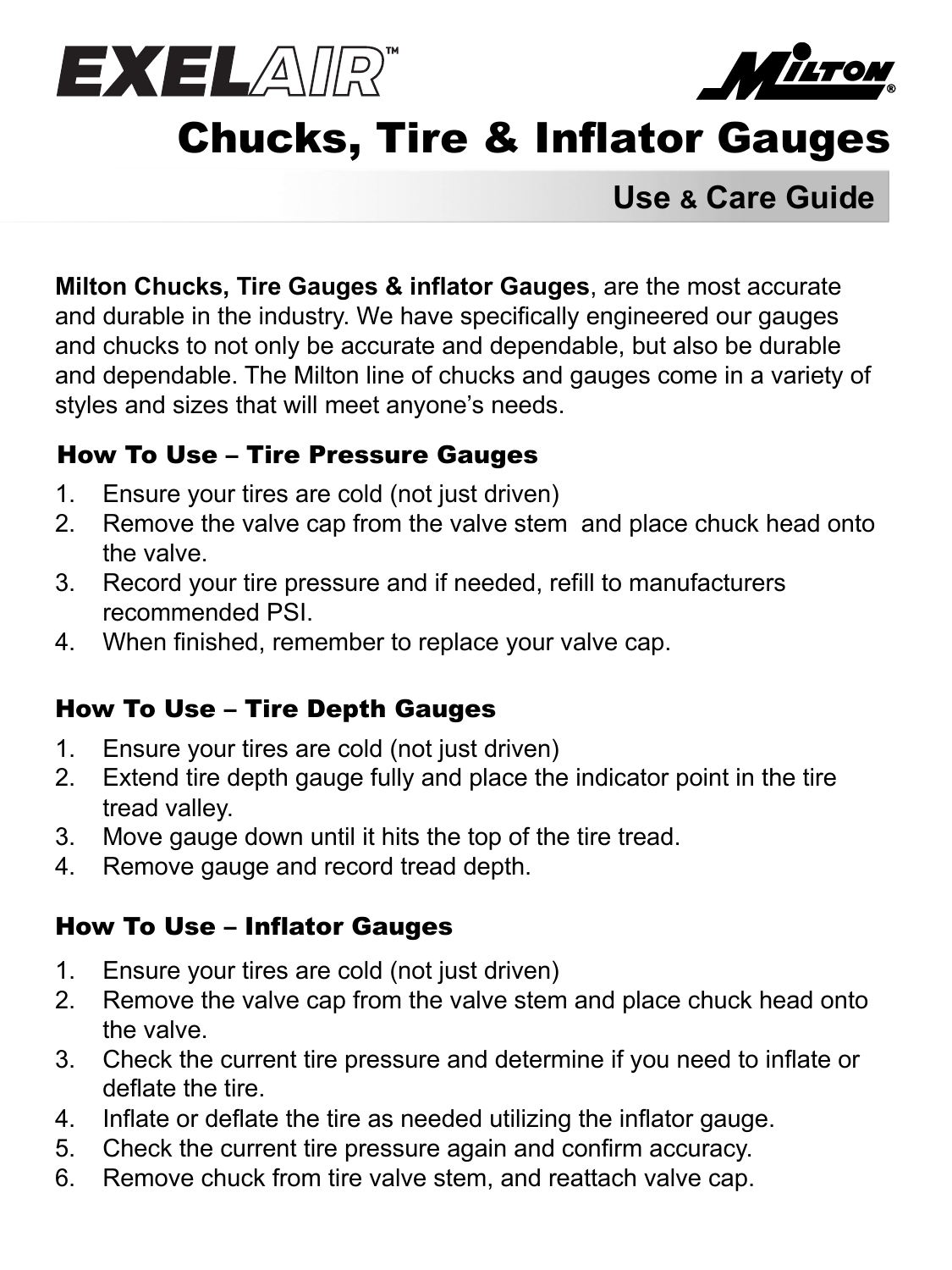



## Chucks, Tire & Inflator Gauges

### **Use & Care Guide**

#### Care & Maintenance

- Keep children and others away while operating inflator.
- Keep the inflator or gauge dry, clean and free from oil and grease. Always use a clean cloth when cleaning. Never use typical vehicle fluids such as brake fluid, gasoline, any petroleum products or strong solvents to clean inflator or gauge.
- Operate inflator or gauge in an open area and away from any objects that could restrict the flow of air to ventilation openings.
- Do not operate inflator or gauge near fire, flammable liquids or in gaseous or explosive atmospheres.
- Always wear eye protection.
- Always use in a safe area away from traffic and other dangers.
- Do not attempt to disassemble inflator or gauge.
- Before each use, always check inflator or gauge hoses and components for any weak or worn conditions and make certain all connections are secure. Do not use if a defect is present.
- Do not pull or carry the inflator or gauge by the air hose.
- Do not over stretch air hose.
- Never point an inflator air hose toward yourself, others or animals.
- Always use the inflator or gauge for its intended use only. Do not alter or modify the inflator.
- Do not store inflator or gauge in a damp or wet location. Protect the inflator from rain, snow or other moisture sources.

**WARNING: COMPRESSED AIR CAN BE DANGEROUS** - Never allow children to use inflator or gauges. Never leave inflator unattended while running. Never over-inflate items. Over-inflation could cause property damage or personal injury. Check manufacturer's recommended inflation pressure before starting the inflation process.